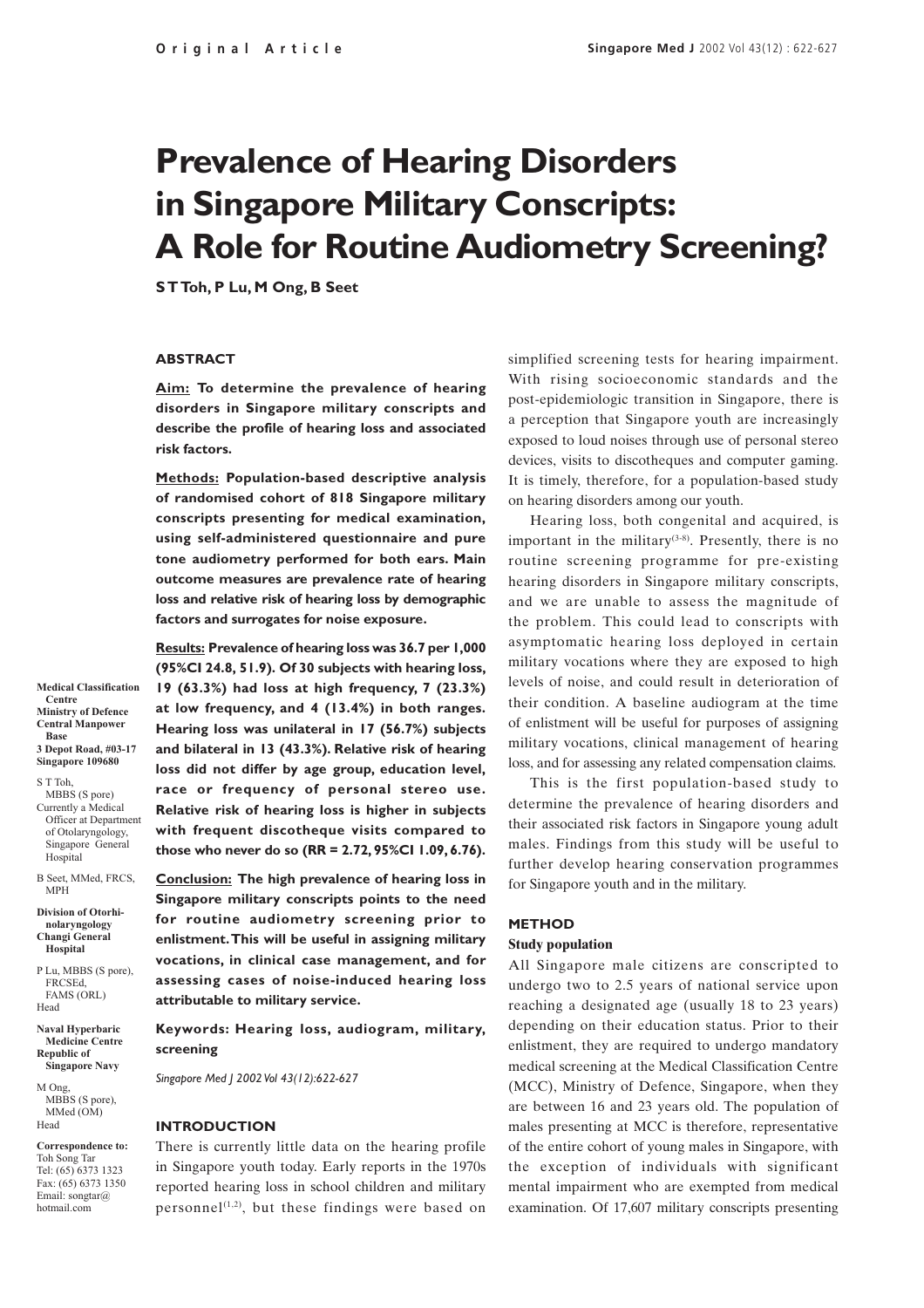for the first time for medical screening at MCC over a nine-month period from 2000 to 2001, 818 subjects were enlisted into the study using randomly generated numbers. There were no dropouts from the study.

#### **Questionnaire**

All subjects were required to complete a selfadministered forced-choice questionnaire to obtain their age, race, current education level and information related to noise exposure which included frequency of visits to discotheque, frequency of personal stereo usage and occupational exposure to noise. Frequency of visits to discotheque was categorised into "no previous visits", "once a month", "two to three times per month", "one to two times per week" or "more than twice a week". Personal stereo usage was categorised into "never used", "once a month", "two to three times per month", "one to two times per week", "three to five times per week" or "more than five times per week". Information regarding family history of hearing loss and selfperceived hearing problems were further obtained.

#### **Audiological assessment**

Pure tone audiometry was performed for both ears at 0.5, 1, 2, 4, and 8 kHz. All auditory testing was performed in a sound-attenuating booth by a trained technician. Audiometry was done using Madsen Midimate 622 Audiometer calibrated to ISO 389 (1985-E) for measurement for air conduction and ISO 6889 (1987) for bone conduction. In our auditory testing, the signal level decreased in 10decibel (dB) steps until the stimulus is inaudible, and subsequently in an escalating fashion in 5dB steps till a response is obtained $(11)$ . The hearing threshold was recorded to the nearest 5kHz. Threshold value was defined as the lowest signal intensity that the subject detected at least 50% of the time, with a minimum of three tries. Masking was performed if the subject had a threshold value that differed by 40dB or more between both ears. Otoscopic examination of the external acoustic meatus and tympanic membrane was done to exclude any pathology, while tympanogram using Garson Studler Tympanometer 1,738 and bone conduction testing using a bone vibrator were indicated only for subjects with hearing loss.

#### **Definitions**

Hearing threshold worse than 25dB in either ear is defined as hearing  $loss^{(9-11)}$ . Hearing loss can either be in the low frequency range (0.5 to 2kHz), high frequency range (4 to 8kHz) or both ranges. The magnitude of hearing loss is determined by taking the mean threshold of 0.5, 1 and 2kHz for low

frequency hearing loss; the mean threshold of 4 and 8kHz for high frequency hearing loss; and the mean of all frequencies if occurring in both ranges. Severity of hearing loss is further categorised by the extent the hearing threshold exceeded the normal range, and follows the World Health Organisation (WHO) grading: Normal (<25dB); Slight (26 to 40dB); Moderate (41 to 60dB); Severe (61 to 80dB); and Profound (worse than  $81dB$ )<sup>(11)</sup>. Some authors have defined 0-15dB as normal and 15-25dB as borderline normal $(9-10)$ .

#### **Statistical Analysis**

Prevalence data and relative risks were presented to the 95% confidence interval (95%CI). For purposes of analysing noise exposure data, frequency of discotheque visits and personal stereo usage were categorised into never exposed, infrequent exposure and frequent exposure. For both personal discotheque visits and personal stereo usage, infrequent exposure was defined as "one to three times per month" and frequent exposure defined as "more than once a week". All statistical analysis was carried out using Intercooled STATA version 6.0. (STATA Corporation College Station, Tex.).

#### **RESULTS**

The prevalence of hearing loss of more than 25dB hearing threshold in either one or both ears is 36.7 per 1,000 (95%CI 24.8, 51.9) in young adult Singapore males. All subjects with hearing loss were sensorineural in nature with no cases of conductive hearing loss detected. Of 30 subjects with slight to profound hearing loss, 19 (63.3%) were in the high frequency range, 7 (23.3%) in the low frequency range and 4 (13.4%) in both ranges (see Table I). Seventeen (56.7%) had unilateral slight to severe hearing loss, while 13 (43.3%) had bilateral hearing loss. For subjects with unilateral hearing loss, no difference was found in prevalence between the right and left ears ( $p=0.68$ ). Only three out of 30 subjects with hearing loss declared hearing difficulty with soft sounds; two had bilateral moderate to severe hearing loss across all frequencies, while one had unilateral profound hearing loss across all frequencies in the right ear. Only two had previously consulted a doctor for this problem.

Prevalence of hearing loss in Singapore young adult males did not differ by age group, race or education level (see Table II). Relative risk (RR) of hearing loss was no different between subjects in the 16 to 19 and 20 to 23 age groups  $(RR=0.78, 95\%)$ CI 0.38, 1.59), and for the majority Chinese race compared to other races (RR=1.59, 95%CI 0.62, 4.06).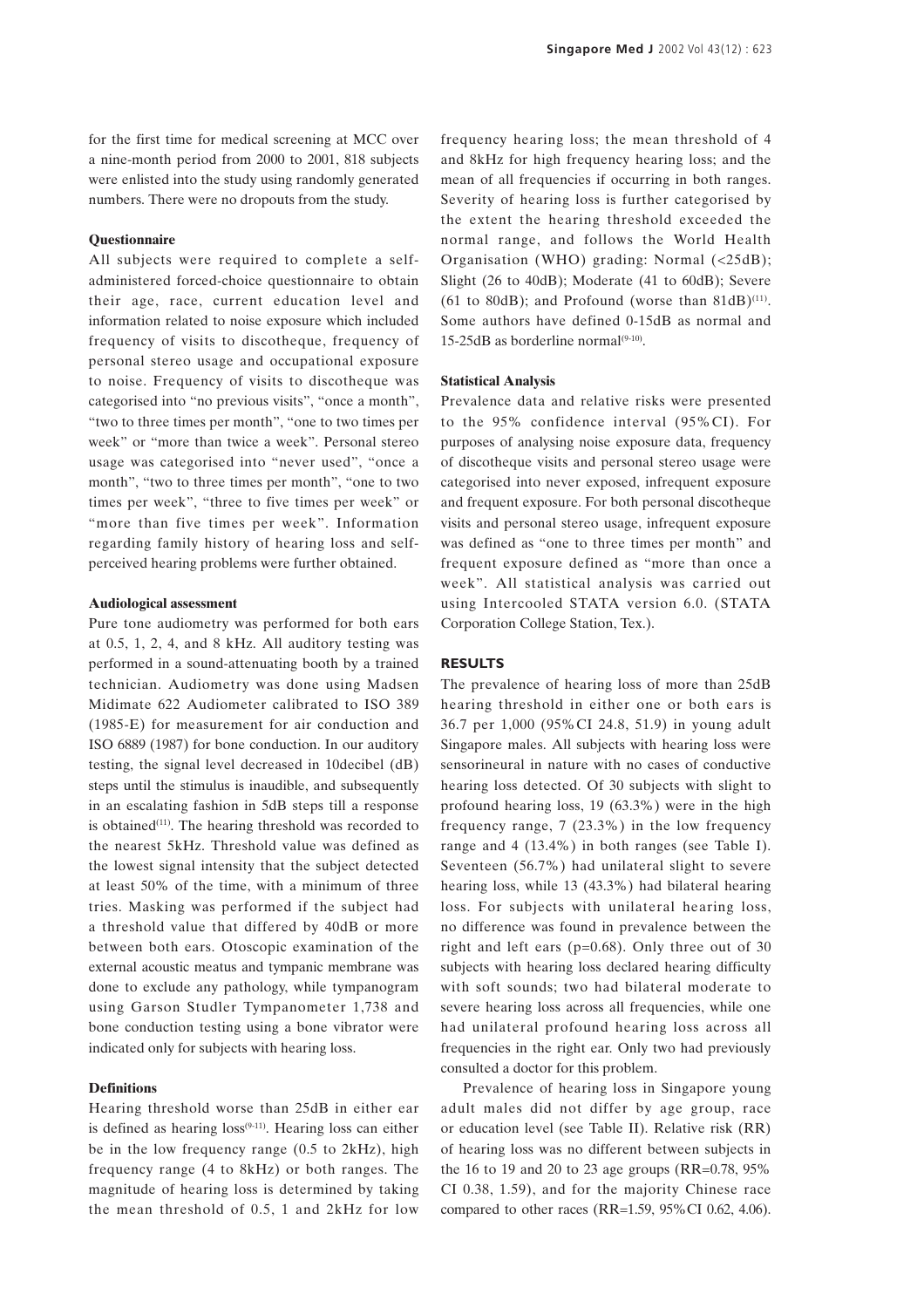|                                |                                                                | Number of<br>Subjects | Number with<br>Hearing Loss >25dB | Prevalence of Hearing<br>Loss $>25dB$ (per $1,000$ ) | 95% CI     |
|--------------------------------|----------------------------------------------------------------|-----------------------|-----------------------------------|------------------------------------------------------|------------|
| Age (years)                    | $16 - 19$                                                      | 539                   | 8                                 | 33.4                                                 | 19.9, 52.3 |
|                                | $20 - 23$                                                      | 279                   | 2                                 | 46.6                                                 | 22.4, 73.9 |
| Race                           | Chinese                                                        | 621                   | 25                                | 40.2                                                 | 26.2, 58.9 |
|                                | Others<br>(Malay, Indian, Eurasian)                            | 197                   | 5                                 | 25.3                                                 | 8.3, 58.2  |
| <b>Current Education Level</b> | 'A' Level                                                      | 215                   | 5                                 | 23.2                                                 | 7.6, 53.4  |
|                                | Polytechnic                                                    | 212                   | 6                                 | 28.3                                                 | 10.4, 60.6 |
|                                | Others ('O' or 'N' Level,<br>Institute of Technical Education) | 391                   | 9                                 | 48.6                                                 | 10.6, 60.6 |
| Family History of Hearing Loss | Positive family history                                        | 43                    | $\overline{2}$                    | 46.5                                                 | 5.7, 158.1 |
|                                | Negative family history                                        | 775                   | 28                                | 36.1                                                 | 24.1, 51.8 |
| Total                          |                                                                | 818                   | 30                                | 36.7                                                 | 24.8, 51.9 |

#### **Table I. Prevalence of hearing loss by sociodemographic factors among Singapore young adult males (n=818).**

#### **Table II. Profile of hearing loss in Singapore young adult males (n=818).**

| Hearing status |                                                       | Normal | High Frequency              | Low Frequency             | <b>Both Ranges</b>        | Total                       | Prevalence of Hearing<br>Loss by Severity<br>(per 1,000) |  |
|----------------|-------------------------------------------------------|--------|-----------------------------|---------------------------|---------------------------|-----------------------------|----------------------------------------------------------|--|
| Normal         | Normal<br>$\leq$ 15 dB                                | 715    | 0                           | 0                         | 0                         | 715                         | 874.0<br>95%CI 849.4, 896.0                              |  |
|                | <b>Borderline</b><br>16-25 dB                         | 0      | 21                          | 48                        | $\overline{4}$            | 73                          | 89.2<br>95%CI 70.6, 110.9                                |  |
| Hearing Loss   | Slight<br>26-40 dB                                    | 0      | 10                          | 6                         |                           | 17                          | 20.8<br>95%Cl 12.2,33.1                                  |  |
|                | Moderate<br>$41-60$ dB                                | 0      | $\overline{7}$              |                           |                           | 9                           | 11.0<br>95%CI 5.0,20.8                                   |  |
|                | Severe<br>61-80dB                                     | 0      | $\overline{2}$              | 0                         |                           | 3                           | 3.7<br>95%CI 0.8,10.7                                    |  |
|                | Profound<br>$>81$ dB                                  | 0      | 0                           | 0                         |                           |                             | 1.2<br>95%CI 0.1,6.8                                     |  |
|                | <b>Total Hearing Loss</b><br>$>25$ dB                 | 0      | 9                           | $\overline{7}$            | 4                         | 30                          | 36.7<br>95%Cl 24.8, 51.9                                 |  |
|                | Prevalence of<br>Hearing Loss by<br>Range (per 1,000) | 0      | 23.2<br>95%CI<br>14.0, 36.0 | 8.6<br>95%CI<br>3.4, 17.5 | 4.9<br>95%CI<br>1.2, 12.4 | 36.7<br>95%CI<br>24.8, 51.9 |                                                          |  |

Relative risks also did not differ for 'A' Level and polytechnic students when compared to those with lower educational attainment (RR=0.48, 95%CI 0.18, 1.26 and RR=0.58, 95%CI 0.24, 1.44 respectively). There is no difference in prevalence rates of hearing loss among those with a family history of hearing loss compared to those without (RR=1.29, 95% CI 0.32, 5.20).

Analysis of noise exposure data showed that relative risks of hearing loss was higher in subjects with frequent discotheque visits compared to those who never do so (RR=2.72, 95%CI 1.09, 6.76). However, no difference was shown for those with infrequent discotheque visits (RR=0.85, 95%CI 0.38, 1.92); frequent personal stereo use (RR=1.08, 95%CI 0.28, 4.08) and infrequent stereo use (RR= 1.27, 95%CI 0.38, 4.20) – see Tables III and IV.

#### **DISCUSSION**

The prevalence of hearing loss in our study population was 3.67%. A previous study in Singapore in 1973 reported prevalence of hearing loss in 16% of male school children aged six to eight years<sup> $(1)$ </sup>, but this was based on the inability to hear two out of four frequencies (0.5, 1, 2 and 4kHz) above a 30dB threshold. In another Singapore study involving military personnel, 26.5% of subjects were found to have "hearing impairment"<sup>(2)</sup>, which was defined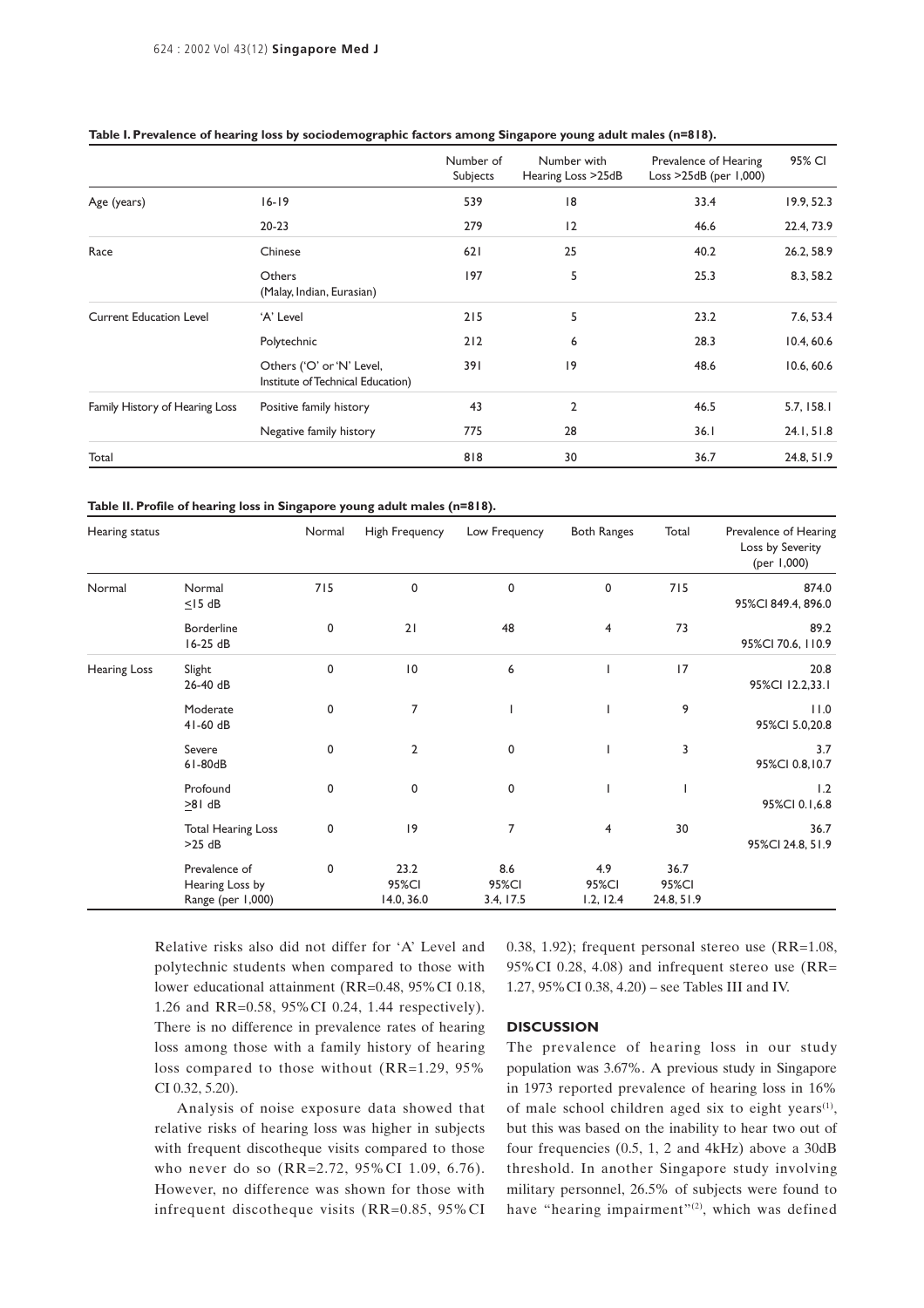| Hearing status |                        | Never Visit<br>Discotheque<br>$(n=442)$ | Once/month<br>$(n=223)$ | 2-3 times/<br>month<br>$(n=88)$ | I-2 times/<br>week<br>$(n=43)$ | >2 times/<br>week<br>$(n=22)$ | Total<br>$(n=818)$ |
|----------------|------------------------|-----------------------------------------|-------------------------|---------------------------------|--------------------------------|-------------------------------|--------------------|
| Normal         | Normal<br>$\leq$ 15 dB | 392                                     | 200                     | 75                              | 33                             | 15                            | 715                |
|                | Borderline<br>15-25 dB | 35                                      | 17                      | $\overline{10}$                 | 5                              | 6                             | 73                 |
| Hearing Loss   | Slight<br>26-40 dB     | 9                                       | 3                       | $\overline{2}$                  | $\overline{2}$                 |                               | 17                 |
|                | Moderate<br>$41-60$ dB | 3                                       | 3                       |                                 | $\overline{2}$                 | 0                             | 9                  |
|                | Severe<br>$61-80$ dB   | $\overline{2}$                          | $\mathbf 0$             | 0                               |                                | 0                             | $\overline{3}$     |
|                | Profound<br>>81dB      |                                         | $\mathbf 0$             | $\pmb{0}$                       | 0                              | 0                             |                    |
|                | Hearing loss           | 15(3.4%)                                | 6(2.7%)                 | 3(3.4%)                         | 5(11.6%)                       | (4.5%)                        | 30 (3.7%)          |
|                | >25 dB                 | 95% CI<br>1.9, 5.5                      | 95% CI<br>1.0, 5.5      | 95% CI<br>0.7, 9.6              | 95% CI<br>2.6, 22.1            | 95% CI<br>0.1, 22.8           | 95% CI<br>2.5, 5.2 |

**Table III. Hearing loss in Singapore young adult males by frequency of discotheque visits.**

**Table IV. Hearing loss in Singapore young adult males by frequency of stereo use.**

| Hearing status      |                               | Never Use<br>Stereo<br>$(n=97)$ | Once/month<br>$(n=105)$ | 2-3 times/<br>month<br>$(n=105)$ | I-2 times/<br>week<br>$(n=159)$ | 3-5 times/<br>week<br>$(n=171)$ | >5 times/<br>week<br>$(n=181)$ | Total<br>$(n=818)$ |
|---------------------|-------------------------------|---------------------------------|-------------------------|----------------------------------|---------------------------------|---------------------------------|--------------------------------|--------------------|
| Normal              | Normal<br>$\leq$ 15 dB        | 85                              | 92                      | 93                               | 138                             | 152                             | 155                            | 715                |
|                     | <b>Borderline</b><br>16-25 dB | 9                               | 8                       | $\overline{10}$                  | 15                              | 15                              | 16                             | 73                 |
| <b>Hearing Loss</b> | Slight<br>26-40 dB            |                                 | $\overline{2}$          | $\overline{2}$                   | 3                               | 3                               | 6                              | 17                 |
|                     | Moderate<br>41-60dB           | 0                               | 3                       | 0                                | $\mathbf{2}$                    |                                 | 3                              | 9                  |
|                     | Severe<br>$61 - 80$           |                                 | $\pmb{0}$               | 0                                | $\overline{\phantom{a}}$        | $\mathbf 0$                     |                                | 3                  |
|                     | Profound<br>>81 dB            |                                 | $\pmb{0}$               | 0                                | 0                               | $\mathbf 0$                     | $\mathbf 0$                    |                    |
|                     | Hearing loss                  | 3(3.1%)                         | 5(4.7%)                 | 2(1.9%)                          | 6(3.8%)                         | 4(2.3%)                         | 10(5.5%)                       | 30 (3.7%)          |
|                     | $>25$ dB                      | 95%CI<br>0.6, 8.8               | 95%CI<br>1.5, 10.7      | 95%CI<br>0.2, 7.60               | 95%CI<br>1.4, 8.0               | 95%CI<br>0.6, 5.9               | 95%CI<br>2.7, 9.9              | 95%CI<br>2.5, 5.2  |

as a hearing threshold exceeding 25dB at 0.5, 1, 2 and 4kHz. There was however, no mention as to whether a case was considered "hearing impaired" based on the mean threshold for the four frequencies, or when the hearing threshold was exceeded at a single frequency.

Recent studies reported a higher prevalence of hearing loss in the United States, with 14.9% of children aged six to 19 having either low or high frequency hearing  $loss^{(12)}$ ; and in France, with 9% and 15% of youth aged 18 to 24 having hearing loss at  $0.5$  to  $2kHz$  and  $4$  to  $8kHz$  respectively<sup>(13)</sup>. The lower prevalence of hearing loss in our study is

attributed to the higher threshold for defining hearing loss. If the case definition of hearing loss is lowered to a hearing threshold exceeding 15dB, prevalence of the condition would be 12.5%, with 40 (4.9%) out of 818 subjects having hearing loss at high frequency, 55 (6.7%) at low frequency and 8 (0.9%) in both ranges. In comparing hearing loss data, the results can vary greatly with the case definition of hearing loss, the age range tested and testing methodology, making direct comparisons difficult. We have adopted a 25dB threshold in our study as most adults can perceive conversation fairly normally until hearing loss exceeds 25dB(9),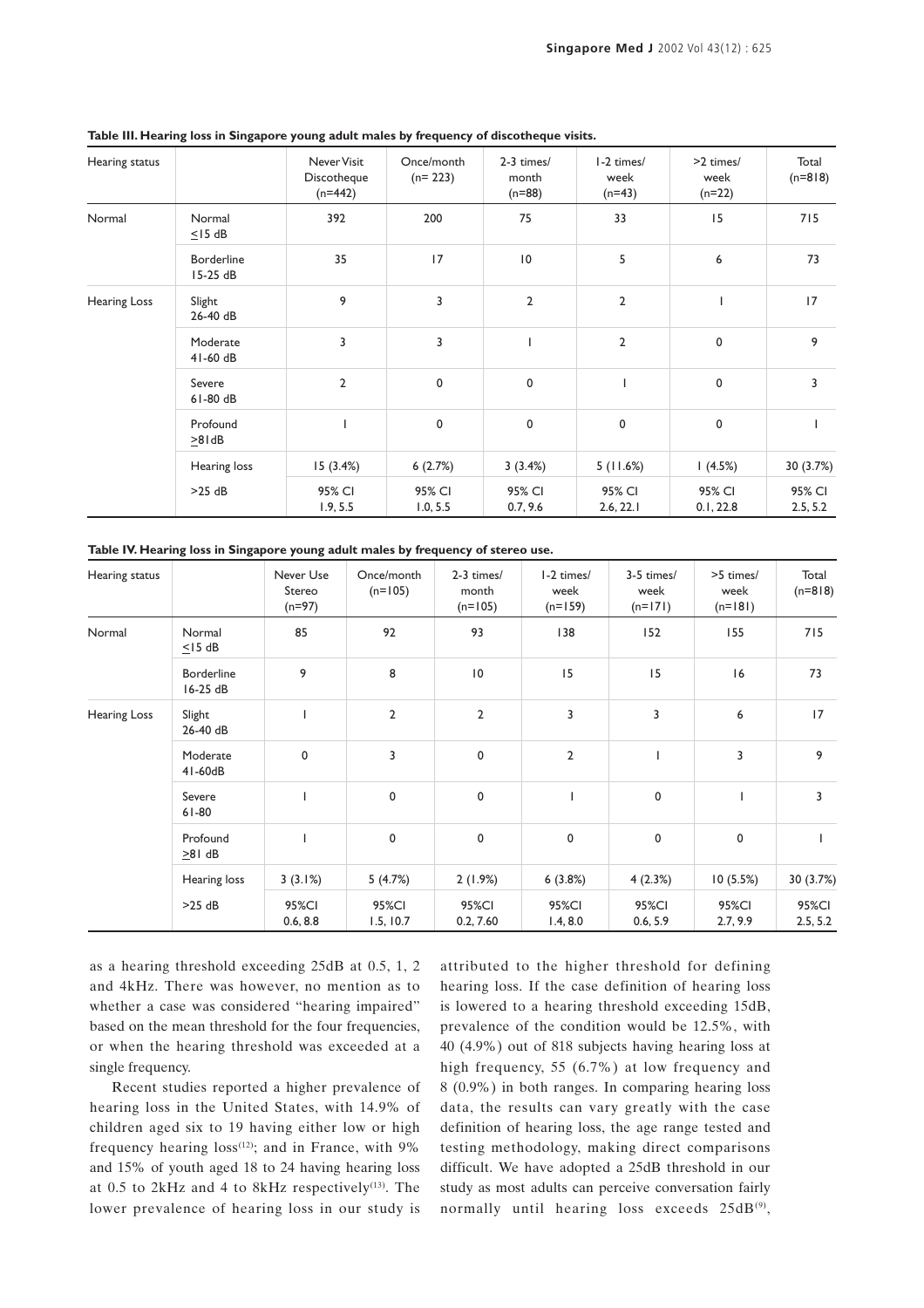beyond which the finding is clinically significant. The threshold for a handicapping hearing loss severe enough to interfere with speech acquisition in a child or effective conversation in an adult is approximately 25 to  $30dB^{(14)}$ .

Exposure to excessive noise can cause Noiseinduced Threshold Shift (NITS) which can be permanent or temporary(15). NITS has a distinct audiometric pattern with 3, 4 or 6kHz typically affected at the onset of NITS<sup>(16)</sup>. Three criteria have to be met before a diagnosis of NITS can be made. First, threshold values at 0.5 and 1kHz are less than 15dB; second, the maximum threshold value at 3, 4 or 6kHz is at least 15dB poorer than the highest threshold value for 0.5 and 1kHz; and third, threshold at 8kHz has to be at least 10dB better than the maximum threshold value for 3, 4 or 6kHz. These three criteria describe a noise notch audiometric pattern<sup>(17-19)</sup>. Although this pattern could also result from other etiology like hereditary factors, this notched pattern is most commonly associated with exposure to loud noise<sup>(17,18)</sup>.

 A diagnosis of NITS was made in 20 (2.4%) out of 818 subjects at 4kHz in either one of both ears. As we did not test hearing threshold at 3 or 6kHz, we were unable to determine its prevalence in our population. Prevalence of as high as 12.5% has been reported in the United States in children six to 19 years<sup>(20)</sup>, and as this can result in difficulty discriminating high frequency sound, may affect oral communication between individuals.

In the 20 subjects found to have NITS, 19 provided a history of frequent noise exposure, with all reporting personal stereo use more than one to two times per week, discotheque visits at least once a month, or both. The relative risk of hearing loss was also found to be 2.72 (95%CI 1.09, 6.76) times higher in subjects who frequent discotheques more than once a week compared to those who never do so. This association between sensorineural hearing loss and noise exposure in discotheques and from personal stereo use has been previously reported<sup>(21-25)</sup>, and point to the need for hearing conservation education for our youth.

#### **CONCLUSION**

Military personnel are at risk of exposure to loud noises, especially if they are deployed in artillery, armour or engineer units, or in environments where there is constant exposure to noise, for example, in air bases or ship engine rooms. In fact, military training has been shown to be an important cause of hearing disorders in soldiers<sup> $(3-8)$ </sup>. This highlights the need for a comprehensive hearing conservation

programme in the military, aimed at reducing noise-induced hearing loss. As self-declared history of hearing loss is not a sensitive indicator for performing an audiogram (in our study, only three out of 11 subjects with moderate to severe hearing loss declared having difficulty with hearing soft sounds), this could lead to failure to detect individuals with asymptomatic, but clinically significant hearing loss. A routine audiogram prior to military enlistment would be helpful for the assignment of military personnel to different vocations, in the clinical management of hearing loss, as well as serve as a baseline in assessing cases of noise-induced hearing loss.

#### **ACKNOWLEDGEMENTS**

The authors thank Dr Gregory Chan for his invaluable comments, Dr Ng Chee Yung, Dr Eugene Yang, Diane Yuen and Mutrika for their assistance in data collection and analysis.

#### **REFERENCES**

- 1. Tan PY, Tan BH, Saha N. A study of hearing loss in Singapore school children. Singapore Med J 1973; 14(2):130-2.
- 2. Paul DR, Chail SL, Thomas M. Hearing in military personnel. Ann Acad Med Singapore 1979; 8(2):164-71.
- 3. Klockhoff I, Lyttkens L, Svedberg A. Hearing damage in military service. Scan Audio 1986; 15(4):217-22.
- 4. Jayasena A. Deafness among combat soldiers exposed to noise trauma. Ceylon Med J 1994; 39(2):95-6.
- 5. Ylikoshi ME. Hearing loss and handicap of professional soldiers exposed to gunfire noise. Scan J Work Environ Health 1994; 20(2):93-100.
- 6. Owen MJ. A survey of hearing loss in Army Aircrew. Occup Med (Lond) 1996; 46(1):53-8.
- 7. Dancer A, Crateau P, Labanis A et al. Delayed temporary threshold shift induced by impulse noises (weapon noises) in men. Audiology 1991; 30(6):345-56.
- 8. Gold S, Altias J, Cahani M. Hearing loss as a result of basic military training. Harefuah 1989; 16(7):377-9.
- 9. Northern JL, Poush J. Differential audiometery in otologic diagnosis. In: English GM, ed. Otolaryngology. Philadelphia: Lippincott; 1992.
- 10. Stelmachowicz PG, Gorga MP. Auditory function tests. In: Cummings CW, Marker LA, ed. Otolaryngology- Head and Neck Surgery. St Louis: Mosby Year Book; 1993.
- 11. Report of the Informal Working Group on Prevention of Deafness and Hearing Impairment Programme Planning WHO, Geneva, 1991. With adaptation from the Report of the First Informal Consultation on Future Programme Developments for the Prevention of Deafness and Hearing Impairment, World Health Organization, Geneva, 23-24 January 1997.
- 12. Niskar AS, Kieszak SM, Holmes A, et al. Prevalence of hearing loss among children six to 19 years of age: The Third National Health and Nutrition Examination Survey. JAMA 1998; 279(14):1071-5.
- 13. Job A, Raynal M, Tricoire A, et al. Hearing status of French youth aged from 18 to 24 in 1997: A cross-sectional epidemiological study in the selection centres of the army in Vincennes and Lyon. Rev Epidemiolo Snate Publique 2000; 48(3):227-37.
- 14. Joseph B Nadol. Hearing loss. Review article. New England J of Med 1993; 329(15):1092-102.
- 15. Consensus Conference. Noise and hearing loss. JAMA 1990; 263(23):3185-90.
- 16. Bergund B, Lindvall T, ed. The World Health Organisation Healthy Cities Programme: Community noise. Arch Cent Sensory Res 1995;  $2:1 - 195$ .